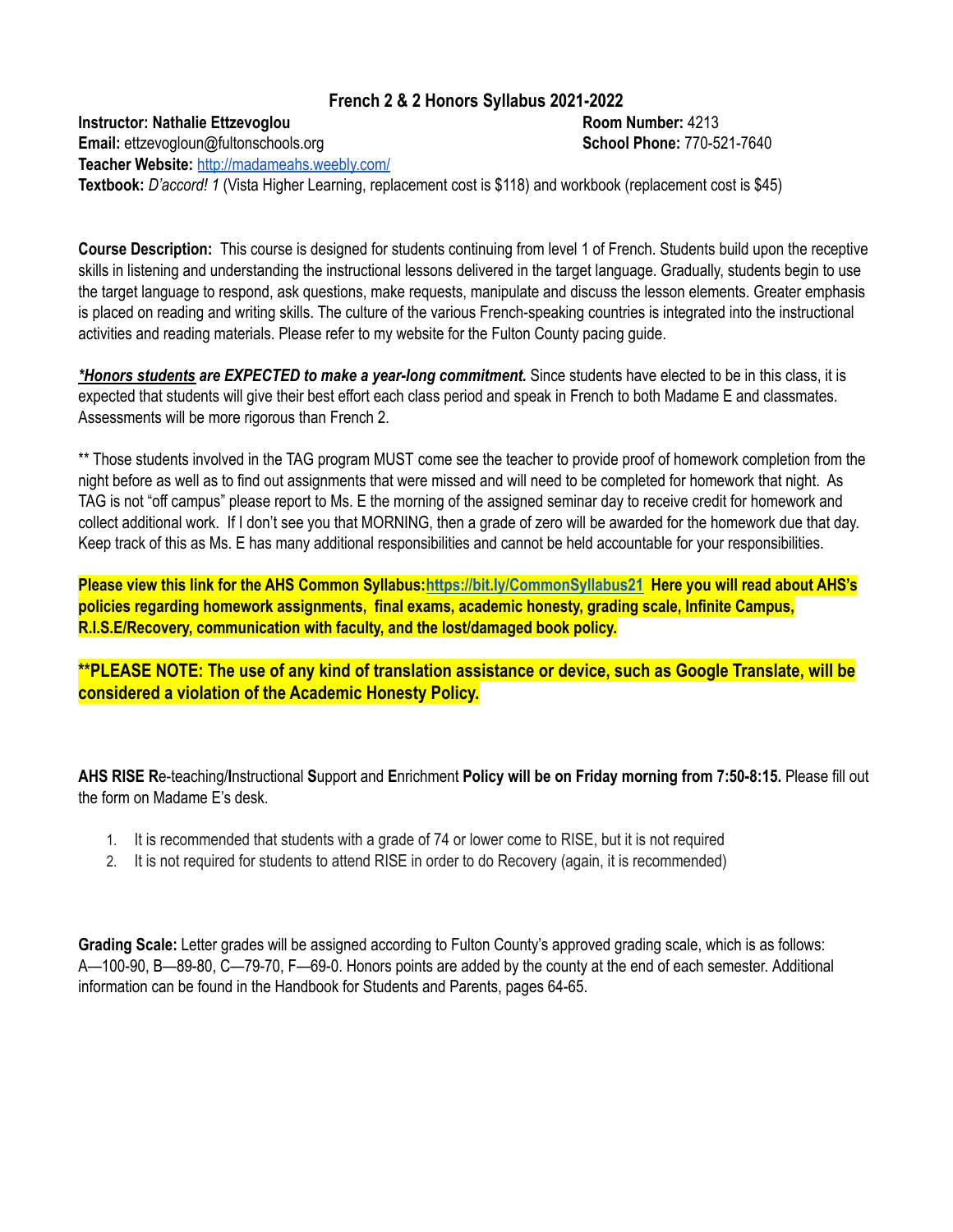## Deviations may be necessary, but will be communicated in advance by me.

| Category        | Weight | Description        | 1st 9 weeks                                    | 2nd 9 weeks                                          |
|-----------------|--------|--------------------|------------------------------------------------|------------------------------------------------------|
| <b>MAJOR</b>    | 50%    | PBA's              | 1 (speaking or written)                        | 2 (1 speaking and 1 written)                         |
|                 |        | <b>Tests</b>       | 2 (1 listening and 1 reading)                  | 2 (1 listening and 1 reading)                        |
|                 |        |                    |                                                | 1 Project (per semester (could<br>be a presentation) |
| <b>MINOR</b>    | 40%    | quizzes            | 3-4 (2 listening & 2 writing/reading)          | 3-4 (2 listening & 2<br>writing/reading)             |
| <b>PRACTICE</b> | 10%    | homework/classwork | on average, 1 per 2 weeks (either<br>HW or CW) | on average, 1 per 2 weeks<br>(either HW or CW)       |

- Zeros will be used to reflect an earned 0% while "M" stands for missing. If the student does not make up an assignment/assessment by the required deadlines, the M will stand and will not be changed.
- Students who do not make up an assessment until the last 10 days of the semester cannot recover that assessment because recovery can only be done until the next major assessment and must be completed within 10 days of the end of the marking period.
- Students who do not schedule a missed assessment within 5 school days of returning to school will be scheduled for the Anchor Time Testing Lab to take that assessment (except for listening and speaking assessments).

## **Teacher Expectations:**

- 1. **Be on time**. Students should be in their seats when the bell rings.
- 2. **Come prepared to speak French!**
- 3. **Come prepared to class with homework, textbook, pen, and paper**.
- 4. **No food or drinks in class.** Students may have water in class.
- 5. **No personal grooming in class.**

6. **Respect your teacher and your peers.** Students are not permitted to talk while the teacher is speaking or while fellow classmates are participating in class. If students have a question, they must raise their hands and wait to be given the opportunity to address their inquiries by the teacher. Equally important is the utilization of proper language toward each other. To achieve this important objective, students must be polite and sensitive to the feelings and needs of others.